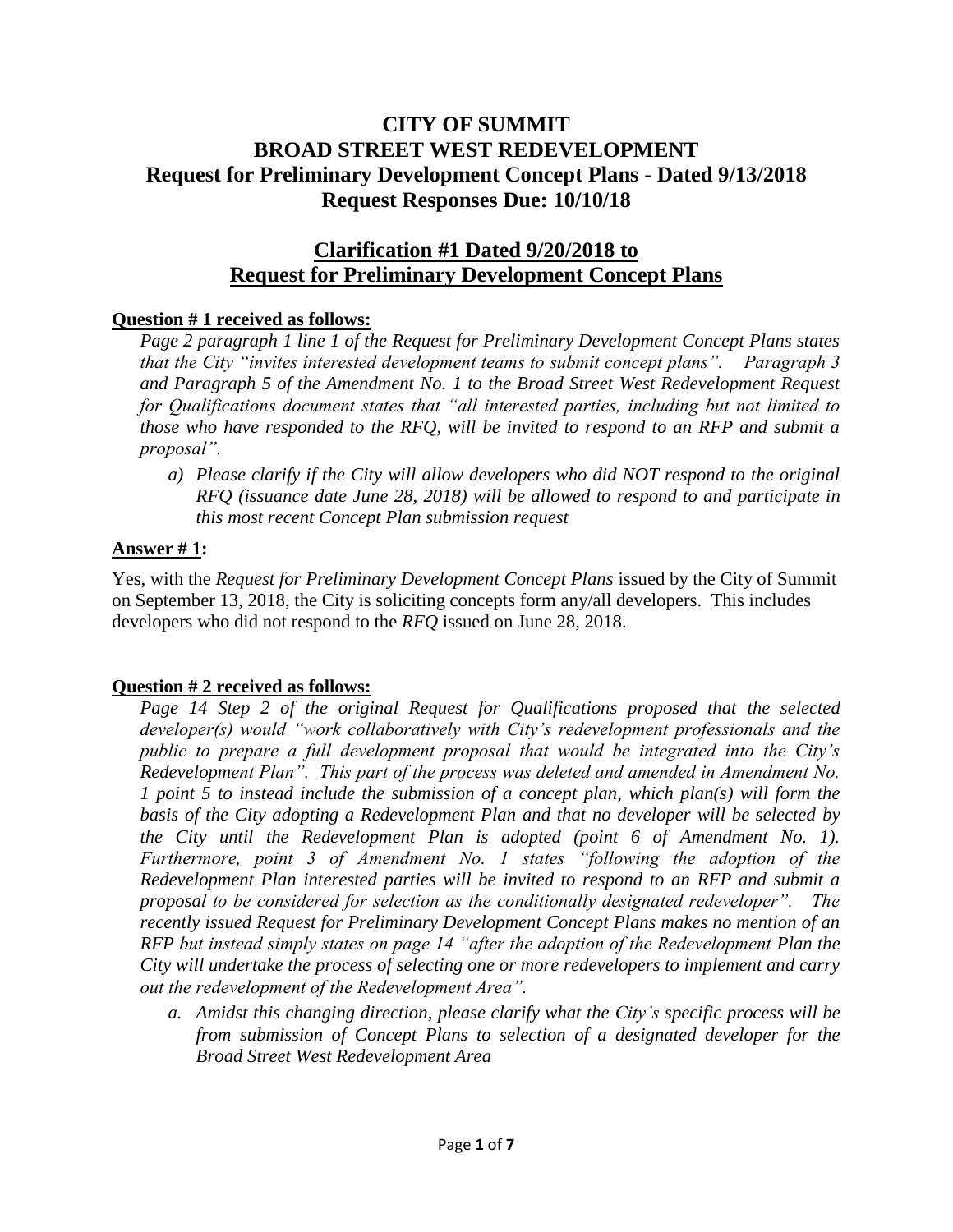## **Answer # 2:**

Pursuant to the provisions of the New Jersey Local Redevelopment and Housing Law, N.J.S.A. 40A-12A-1 e.seq., redeveloper selection and the negotiation of a redevelopment agreement may not take place until after the adoption of a redevelopment plan. The City of Summit will utilize the concepts and information submitted through this process to understand and evaluate market conditions. The submissions made will be used to inform public outreach so that we are able to develop a realistic redevelopment plan. The City has not finalized the process for redeveloper selection. Instead, the City is focused on developing a community-driven, market-tested redevelopment plan. Once that plan is adopted, the City will seek the implementation of the plan by selecting one or more parties to enter into a conditional redeveloper designation and interim cost agreement to establish a process to complete the negotiation of a redevelopment agreement with one or more redevelopers. Final decisions about the redeveloper selection process and whether it will follow a *Request for Proposals* process have not been made at this time.

## **Question # 3 received as follows**:

*Please elaborate on how the City envisions arriving at the decision of which developer(s) they will select and what the criteria will be for that decision. Does the Selection Criteria section on page 14 of the original Request for Qualifications (as amended by point 6 on Amendment no. 1) still apply or are there other, new or additional criteria to be considered?*

## **Answer # 3:**

See response set forth above. The City of Summit will make the criteria and process of the selection of a designated developer(s) public when it has finalized the details and decisions for that step. Any information in the June 28, 2018 *RFQ* that is not also in the September 13, 2018 *Request for Preliminary Development Concept Plans* should be disregarded. The *Request for Preliminary Concept Plans* is to understand market conditions, not select a developer.

## **Question # 4 received as follows**:

*b. By referencing "one or more developers" is the City suggesting they are considering having more than one developer involved in executing the redevelopment plan once it is adopted?*

## **Answer # 4:**

Given the size, complexity and various opportunities this redevelopment area presents, it is possible that one or more redevelopers will be selected to implement the redevelopment plan, pursuant to one or more negotiated redevelopment agreements. The City of Summit has not made any decisions about having one or multiple developers designated to implement any redevelopment plan the City adopts.

## **Question # 5 received as follows**:

*c. Or conversely by referencing "one or more developers" is the City suggesting they will attempt to simultaneously negotiate business terms with more than one developer and*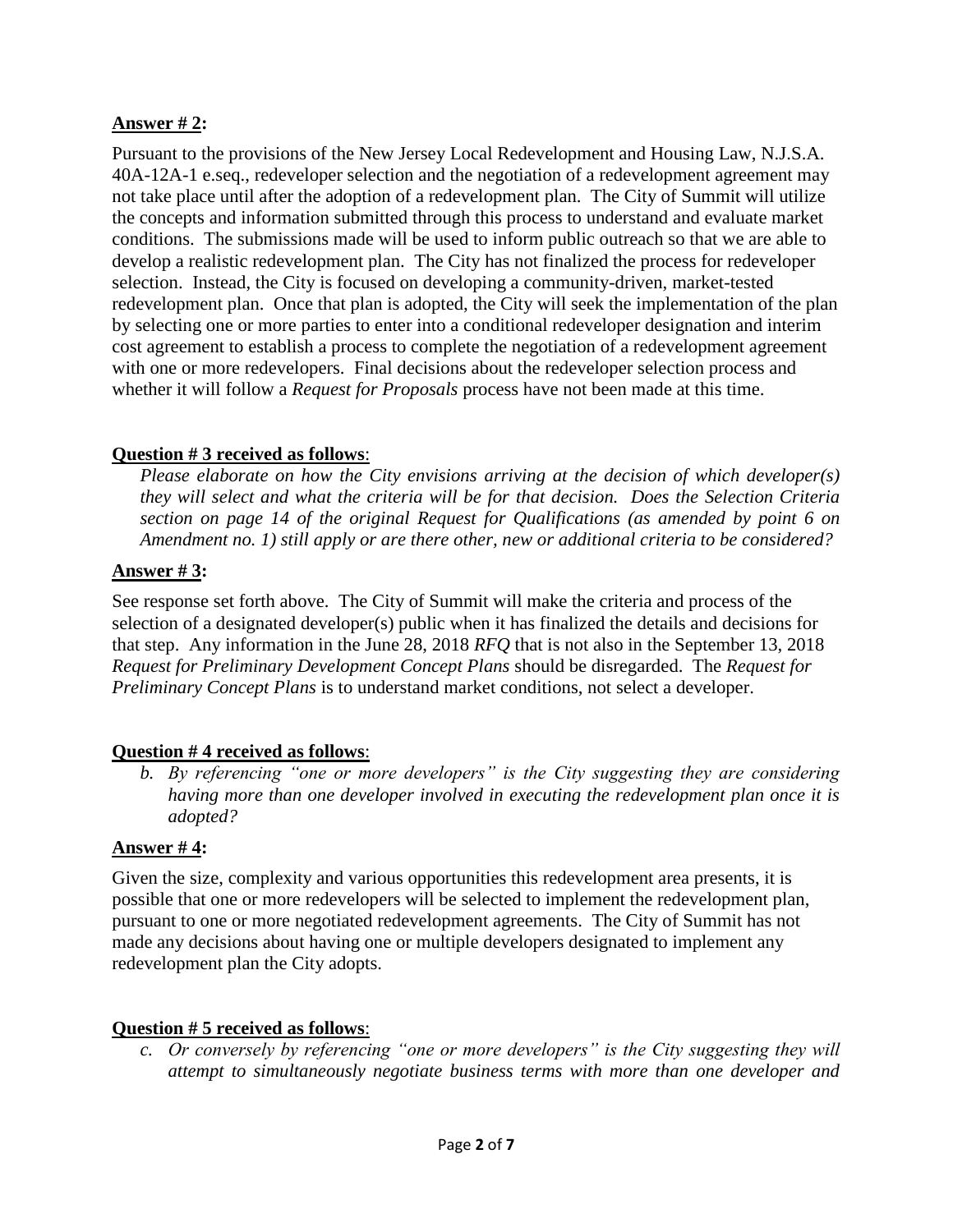*then make their decision on who the singular designated developer would be to execute the redevelopment plan based on those negotiations?*

## **Answer # 5:**

The City of Summit has not made any decisions about having one or multiple redevelopers designated to implement any redevelopment plan the City adopts. The City reserves the opportunity to simultaneously negotiate with multiple potential redevelopers.

## **Question # 6 received as follows**:

- *2) Page 2 paragraph 1 line 6 of the Request for Preliminary Development Concept Plans states "the City will consider submitted plans and may incorporate aspects in a Redevelopment Plan" (this phrase is repeated frequently throughout the Request for Preliminary Development Concept Plan document).*
	- *a. Please clarify if this means the City anticipates using different aspects or components of different developers submitted Concept Plans in the formulation of their Redevelopment Plan*

## **Answer # 6:**

The City of Summit may choose to incorporate aspects of the concept plans submitted by interested developers, either in part or complete concepts, into a redevelopment plan for the area. This will largely be determined by public vetting and the ability of concepts to meet the needs of the community. The submissions will be used to guide public outreach. At this time the City is only seeking concepts that developers believe they can implement, in an effort by the City to draft a redevelopment plan that is both most likely to advance City priorities, as well as entice developer involvement.

## **Question # 7 received as follows**:

*b. Please clarify is the City intends to share information from one developer's Concept Plan with other developers who remain engaged in the Concept Plan review process*

## **Answer # 7:**

General concepts and ideas submitted by any developer that get incorporated into a redevelopment plan will be public information, but no direct reference to submitted material or specific details from respondents' plans will be included beyond those necessary to form an effective redevelopment plan. See below regarding the applicability to the City of Summit of the legal requirements of the New Jersey Open Public Records Act.

## **Question # 8 received as follows:**

*c. If the answer is yes, please clarify how the City anticipates protecting confidential, private and/or privileged information (includes ideas, concepts, relationships, etc.) that a developer may not wish to share with other developers the City is including in this Concept Plan review process.*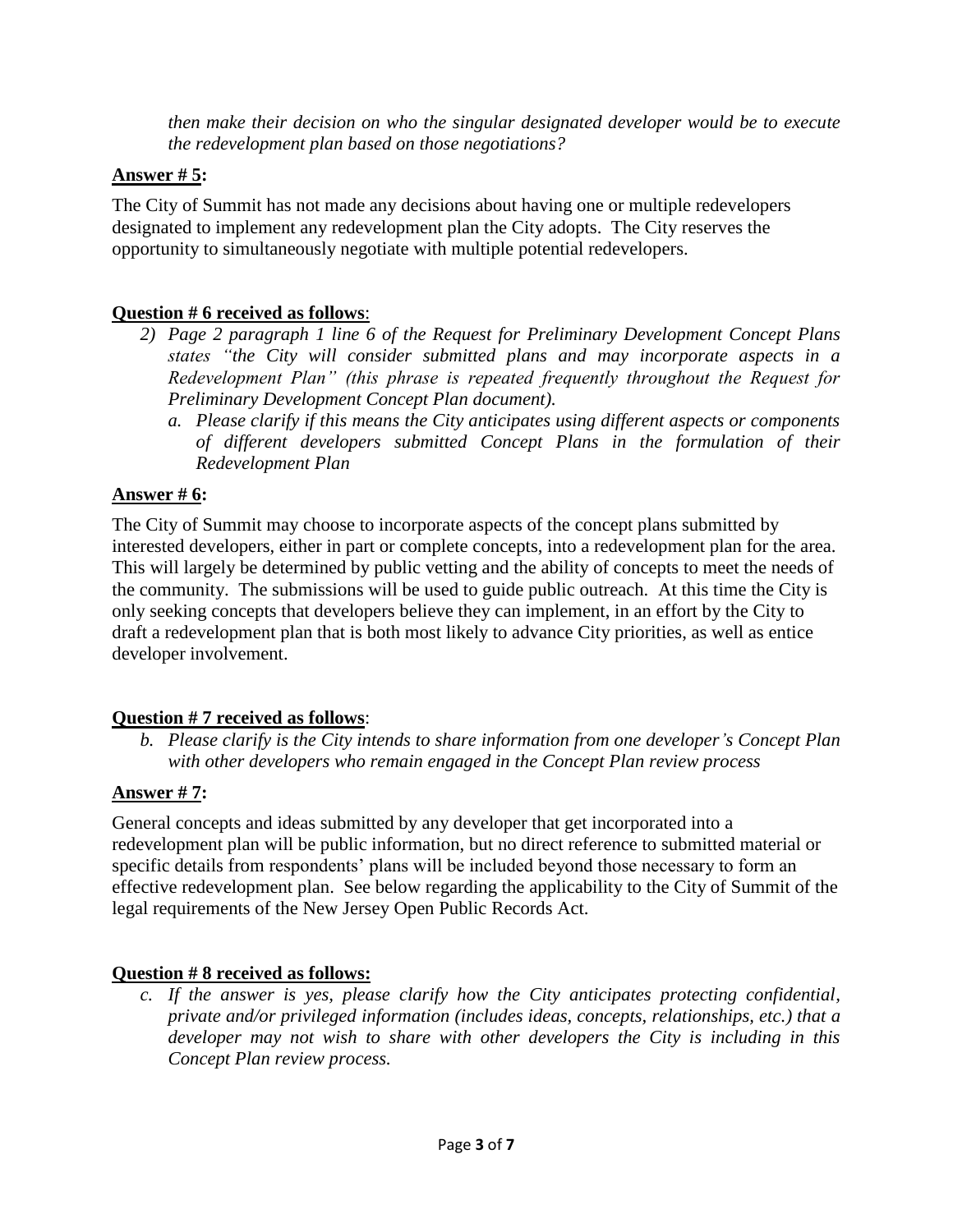## **Answer # 8:**

As noted, the City is subject to the provisions of the Open Public Records Act (OPRA), N.J.S.A. 47:1A-1 et seq., and any case law and regulatory requirements relating to the release of certain documents. However, OPRA specifically states that "…a government record shall not include the following information which is deemed to be confidential (i.e.)…trade secrets and proprietary commercial and financial information…". To seek protection under this exception, the supplier of such information should specifically identify any materials that it considers to be subject to the exception from public disclosure and to explain why the information is confidential within the meaning of the law. Any information the respondent considers to be confidential should be submitted in a separate envelope and marked CONFIDENTIAL. The determination of the extent of legal confidentiality will be made by the City. The City will maintain confidentiality to the maximum extent it is permitted to do so by law.

## **Question # 9 received as follows:**

- *3) Page 2 paragraph 3 line 4 of the Request for Preliminary Development Concept Plans states "Concept Plans should incorporate the Respondent's facilitation and participation*  in a civic engagement process". The concept of civic engagement is further addressed on *Page 14 Paragraph 2 point 2.*
	- *a. Please clarify if the comment on Page 2 is requesting acknowledgement from the developer that they will in fact facilitate and participate in such a civic engagement process or is the comment seeking some other response or input. We are unclear on what the "Concept Plans should incorporate….." comment means.*

## **Answer # 9:**

The City of Summit is committed to involving its residents and all members of the community throughout this redevelopment process. The intention is to make sure that any developer that participates also understands that they will be part of an open and public process that actively solicits feedback from the public. While public outreach is likely to be handled by the City and its redevelopment professionals, the City is looking to determine whether respondents are committed this type of outreach and information gathering as the process continues.

## **Question # 10 received as follows**:

- *4) Page 5 "Business Terms" of the Request for Preliminary Development Concept Plans states "Business Terms will be determined as part of future Redevelopment Agreement negotiations, however the City is interested in ideas or suggestions for acquisition particularly as it relates to public parking and liquor licenses".*
	- *a. Please clarify if the City is asking for a response to this point as part of the Concept Plan submission process or if this comment is simply a place holder for future discussions. The comment seems to cross significantly over the Concept Plan submission process as outlined elsewhere in the request.*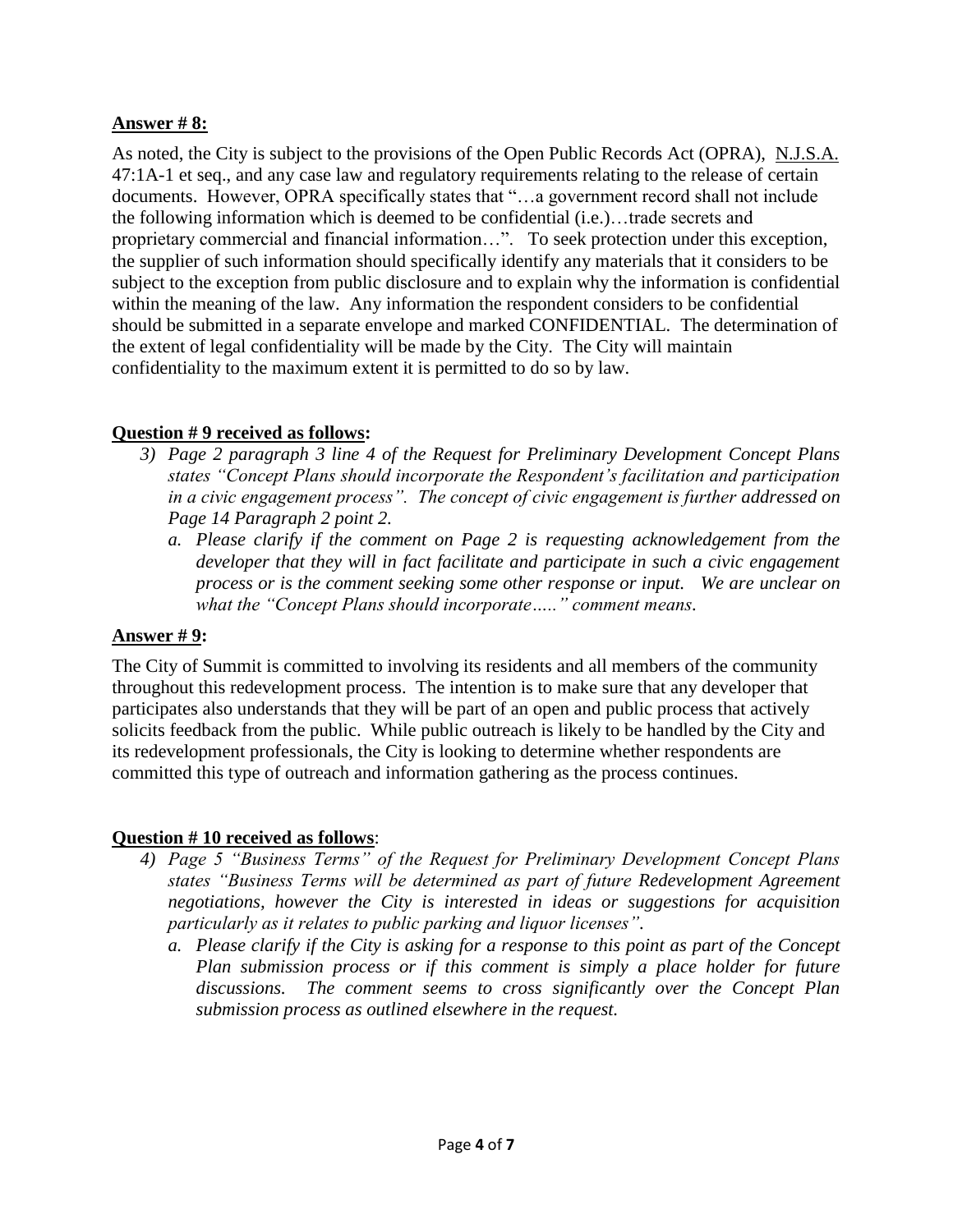## **Answer # 10:**

This is simply a placeholder. However, if a respondent has ideas or suggestions in terms of phasing, timing or disposition of City-owned property, this information would be very useful insight for developing the redevelopment plan.

## **Question # 11 received as follows**:

*b. Please clarify at what point in the process "future negotiations" on Business Terms would occur. After "the City undertakes the selection of one or more redevelopers" (page 14 Paragraph 2 line 3) or some other time?*

## **Answer # 11:**

While the detailed process beyond what has been laid out in this *Request for Preliminary Development Concept Plans* has not been decided upon, negotiating, finalizing, and agreeing to specific business terms can happen only after a redevelopment plan has been adopted by the City.

## **Question # 12 received as follows**:

- *5) Page 6 "Other" of the Request for Preliminary Development Concept Plans states "the City is willing to consider a concessionaire license for the City-owned portion of the redevelopment".*
	- *a. Please clarify what exactly is meant by this comment. We are aware that the City has presently "oversubscribed" their allotment of full consumption licenses (10 where 7 is permitted by ABC statute) so would be interested in learning more about this comment and how it could potentially effect the creation of the Concept Plan and eventual Redevelopment Plan*

## **Answer # 12:**

The City would consider granting an annual concessionaires license as part of this project. This would require that the City retain rights to property within the project area, to meet state statutory requirements. However, it would also mean a business(es) could include the sale of alcohol in line with such a license. In proposing concept plans, the City would like respondents to include any potential uses that would need a liquor license (biergarten, restaurant, etc.).

## **Question # 13 received as follows**:

- *6) Page 6 "Other" of the Request for Preliminary Development Concept Plans states "all utilities should be buried".*
	- *a. Please clarify the scope of that comment. Is it all utilities for new projects within the redevelopment area itself or is it broader than that and include utilities outside of the redevelopment area itself but that perhaps service the redevelopment area (ie, further down Broad Street or Morris Avenue or Maple Street, etc)?*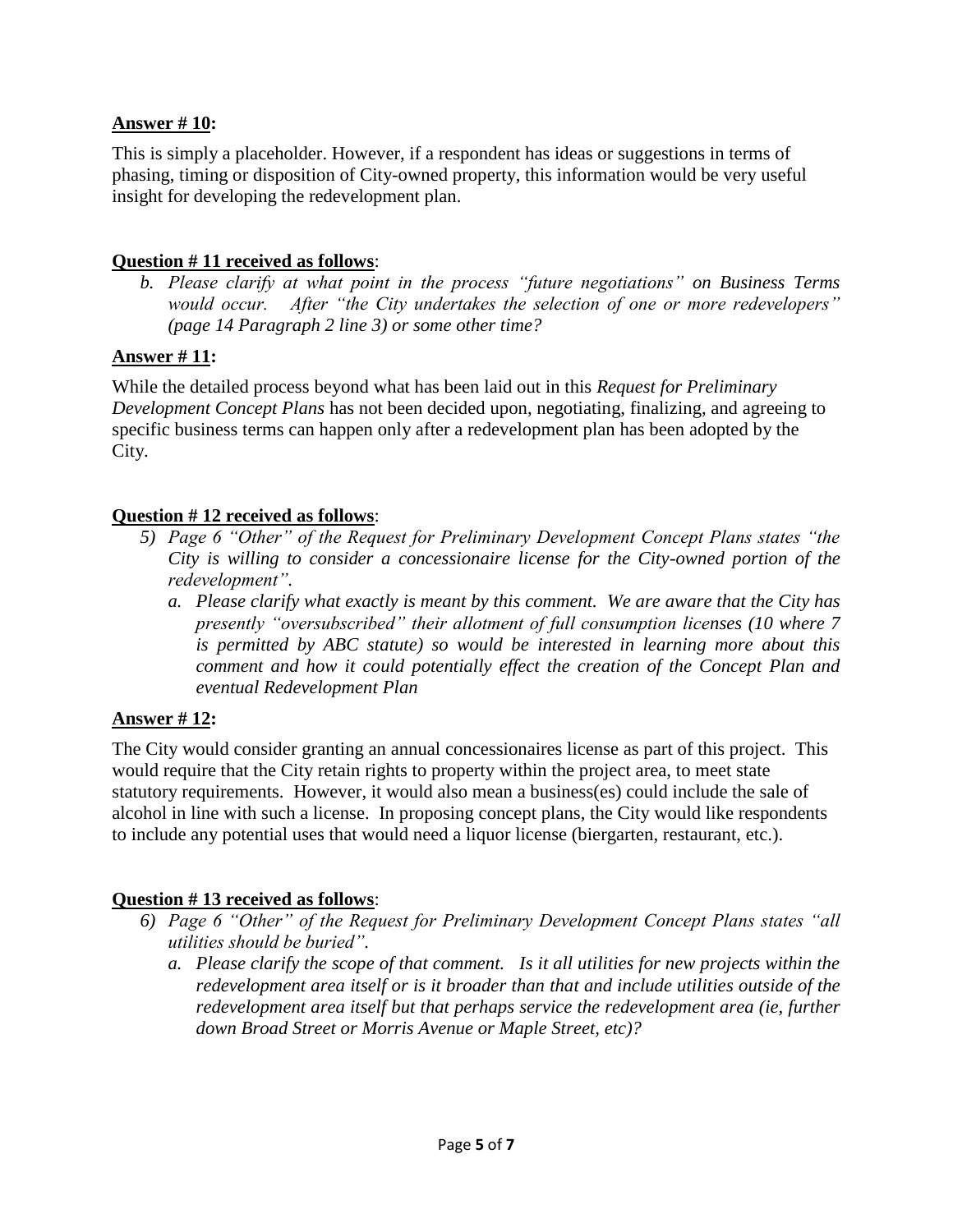## **Answer # 13:**

The City of Summit would like to have all utilities within the Redevelopment Area located below ground. As part of any project within the Redevelopment Area, any utilities within the project area will be required to be located underground, as well as any utilities that may need to be upgraded, reconfigured, or otherwise addressed due to that project.

## **Question # 14 received as follows**:

- *7) Page 14 point 1 line 4 of the Request for Preliminary Development Concept Plans states the City "may then discuss concept plans with respondents".*
	- *a. See Question and comment 3 above. Is it the City's intention to discuss one developer's concept plan submission with other developers or does the comment above ("discuss concept plans with respondents") mean discussion the concept plan with the developer who has submitted that Concept Plan only?*

## **Answer # 14:**

It is not the City's intention to discuss one developer's concept plan with other developers. The language referenced in this question is referring to discussions with respondents about their own submissions. However, general concepts that may be included in one respondent's submission may be discussed with other respondents, but specifics and details would not be discussed. Note that to the extent that a developer's submission does not meet the "confidential" exception under OPRA, as explained above, it will be available to the public.

## **Question # 15 received as follows**:

*8) Page 15 paragraph 2 line 5 of the Request for Preliminary Development Concept Plans states "Concept plans may also be used to publically vet market responses". a. Please clarify what is meant by this comment*

## **Answer # 15:**

The overall intention of the *Request for Preliminary Development Concept Plans* process is to make sure that any redevelopment plan that is written and adopted by the City of Summit is grounded in the realities of the current market and addresses the needs of Summit. Concepts included in respondents' submissions may be included in public outreach to gauge support among residents and the community as well as scrutinized for practicability in the market place.

## **Question # 16 received as follows**:

- *9) Page 15 paragraph 3 of the Request for Preliminary Development Concept Plans states "Submissions are envisioned to include design parameters for the Planning Area including bulk standards, proposed uses, site layouts, estimated parking counts, vehicular circulation, precedents for architecture, open space and urban design and sustainable design features".*
	- *a. Please clarify what the City's true expectations are for the Concept Plan submissions. What is described above is substantially more detailed than what we previously believed was going to be required. A request for this level of detail is inconsistent*